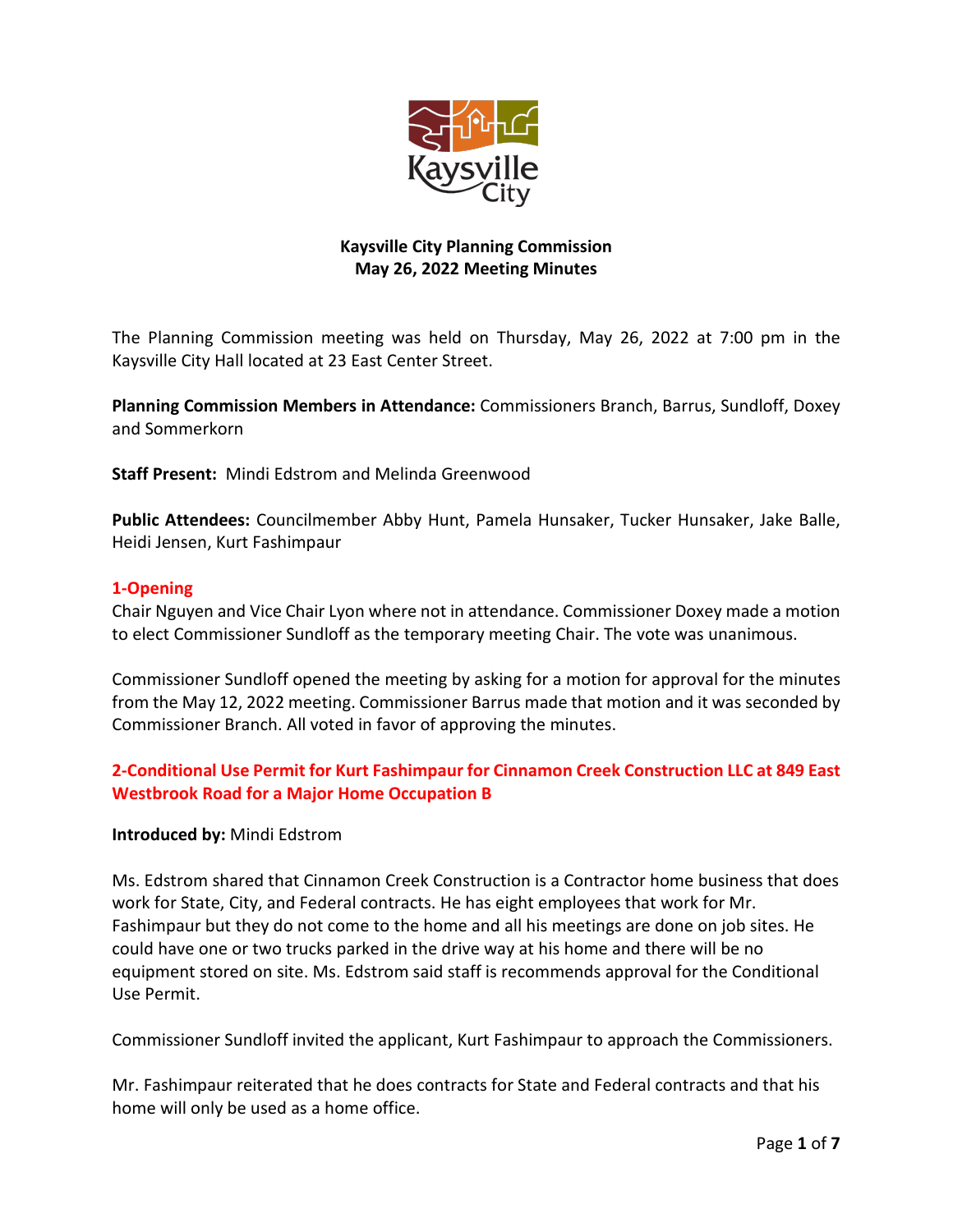Commissioner Doxey asked the applicant if there will be any clients coming to the home during the day.

Mr. Fashimpaur answered that all meetings with clients are done on the job site and not at his home. He added that there might an Amazon package delivered from time to time.

**Public Comment:** No public comment was received.

**Motion:** Commissioner Sommerkorn made a motion to approve the Conditional Use Permit at 849 East Westbrook Road. Commissioner Doxey seconded the motion.

**Vote: The v**ote was unanimous in favor of the motion.

### **3-Conditional Use Permit for Ivory Homes for a model home and sales office at 1407 East Orchard Ridge Lane**

#### **Introduced by:** Melinda Greenwood

Ivory Homes applied for a Conditional Use Permit for a sales trailer at 1407 East Orchard Ridge Lane. Ivory Homes will be using a sales trailer until the model home construction is complete which will take roughly 6-8 months. They would then be at the model home for approximately one year. A sales trailer will be open Monday thru Friday from 11:00 a.m. to 7:00 p.m. and on Saturdays from 10:00 a.m. to 7:00 p.m. and will be closed on Sundays. Ivory Homes will have a parking area on the lot made of road base or gravel, then when the model home is complete they will use the driveway and street parking at the model home. Staff is recommending approval for a Conditional Use Permit for Ivory Homes model home and sales office at 1407 East Orchard Ridge Lane.

Commissioner Sundloff invited Mr. Jake Belle from Ivory Homes to come before the Planning Commission.

Mr. Balle said that they are wanting to get the sales trailer up and going as soon as they can and continued that Ivory Homes has a model home under construction that will not be ready for another eight to nine months. Once the model home is complete then they will move from the sales trailer into the model home and the sales trailer would then be removed from the 1407 East Orchard Ridge Lane location.

Commissioner Sundloff asked if the Conditional Use Permit will transfer when they move into the model home or will Ivory need to come back again.

Mr. Balle stated that the model home and the sales trailer are on two different lots just right next to each other.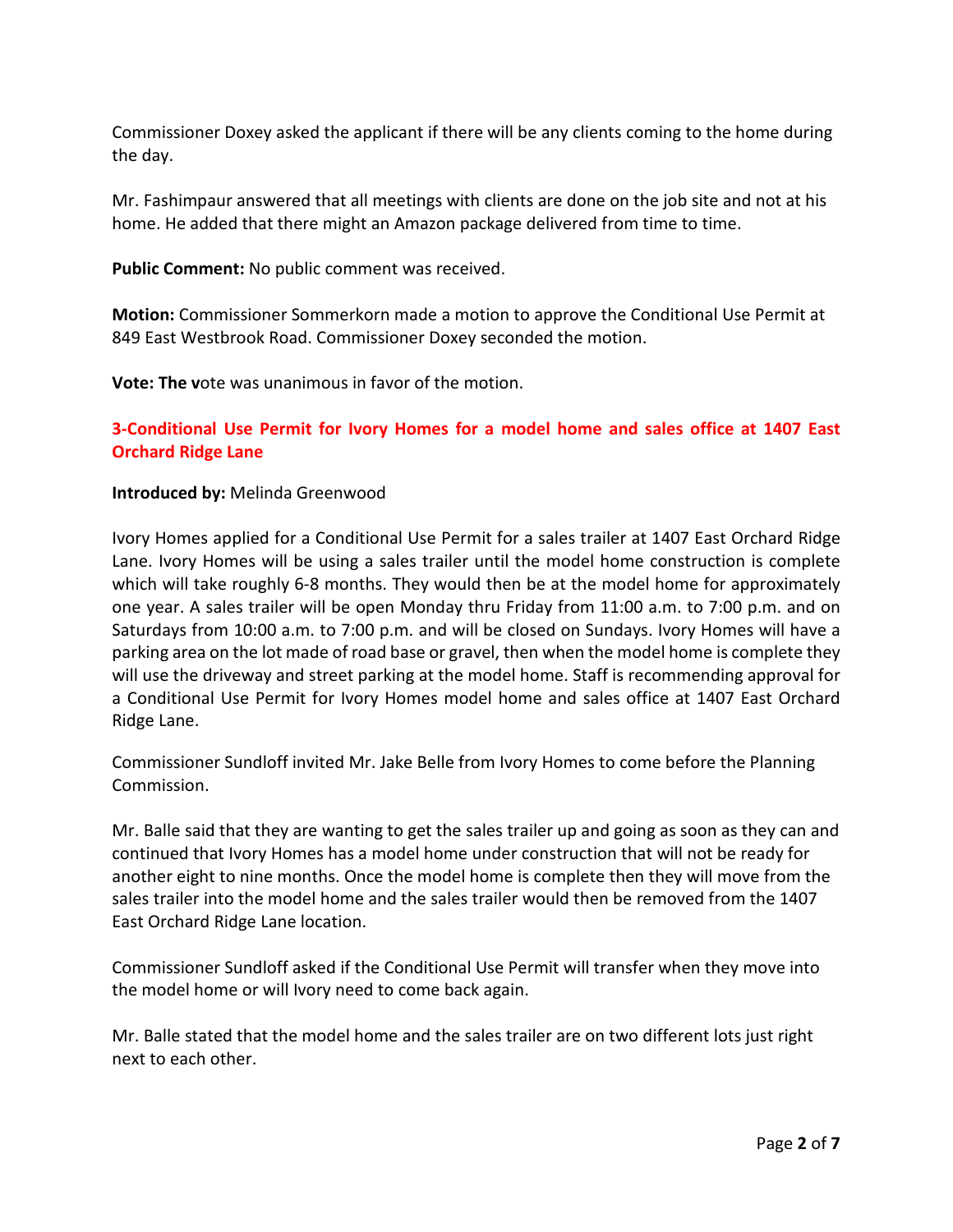Ms. Greenwood said that the applicant would need to come back for a new Conditional Use Permit once the location has changed.

Commissioner Branch asked the applicant if there is less traffic with just the sale trailer than if you have a model home.

Mr. Balle responded that the sales trailer would typically create less traffic then the model home.

**Motion:** Commissioner Doxey made a motion to approve the Conditional Use Permit with a condition that the sales office would be removed when the model home is complete. Commissioner Branch seconded the motion.

**Vote:** The vote was unanimous in favor of the motion.

# **4-7: Conditional Use Permit for Pamela Hunsaker for Hunsaker Swimming for an Instructional Home Occupation located at 908 South Francis Circle, 942 South Francis Circle, 780 South 1350 West, and 1020 West Smith Lane**

Commissioner Sundloff asked staff if the four Conditional Use Permits need to be considered individually.

Ms. Greenwood said that because they are separate addresses they will need to be considered individually. Ms. Greenwood presented a map with five locations highlighted to show where all the pools are located. The map also included another swim school location not owned by the Hunsaker's.

### **Introduced by:** Mindi Edstrom

Ms. Edstrom shared with the Planning Commissioners the history of the Hunsaker Swim School and their business model. The Hunsaker Swim School has been very successful and there is a need to expand to other pools. Because there is not a Home Occupation Business License that would allow for a business model like this, the Instructional Home Occupation License ordinance was added to the Home Occupation Business Licenses last year.

Staff received one call in regards to the CUP for the 908 South Francis Circle. The resident shared that there is another swim school just around the corner on 1355 West which is owned by Thomas Drive, The Moon Swim School, and been there since 2013. The resident mentioned that there is typically 12-15 cars parked along Thomas Drive during those lessons and is concerned that having another swim business will create more parking along Thomas Drive, which is a very common route for walkers and runners and there are no sidewalks, so the bend in the road with additional cars could create a more dangerous road.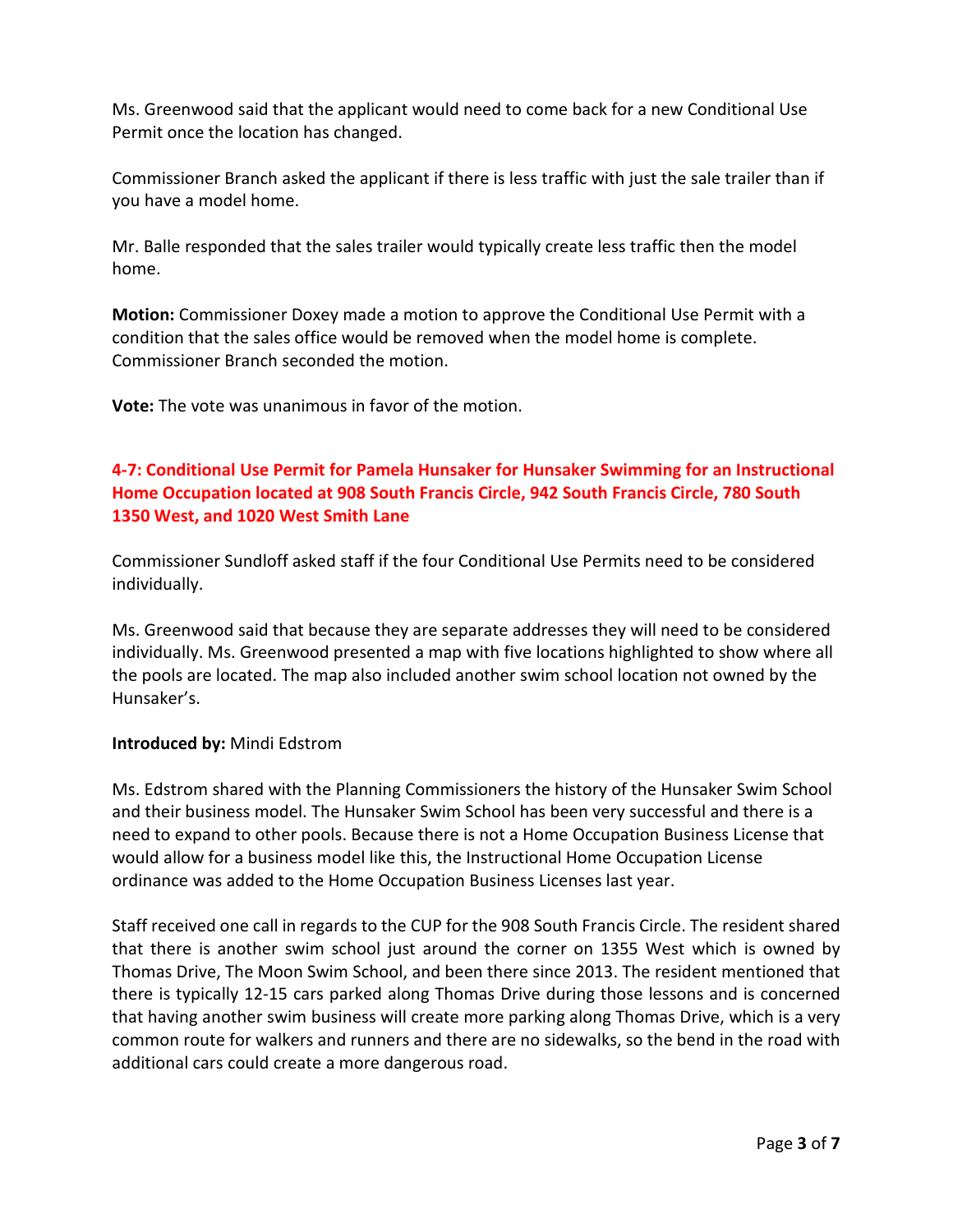Commissioner Sundloff invited the applicant to approach the Planning Commissioner for questions and discussion.

Pamela Hunsaker gave a brief history of their swim school and introduced all of the individual pool owners and her son Tucker Hunsaker, who is running the business. Ms. Hunsaker explained that they teach abbreviated swim lessons which are 20 minute classes with four teachers and four students in the pool at the same time. She is aware that in the ordinance it says that you have to have a 10 minute break between sessions.

Commissioner Branch asked the applicant for clarification on the business model and if it is the same for all four locations.

Ms. Hunsaker answered saying that all the pools have the same business model and the two pools in Francis Circle will not be holding sessions at the same time. She said one pool will hold morning sessions and the other pool will have afternoon sessions with a 40 minute break in between.

Commissioner Branch asked the applicant if she knew what operating hours are for the Moon's swim school. Ms. Hunsaker said that they teach from 7:00 am until 5:00 pm.

Tucker Hunsaker approached the Planning Commission to discuss his concerns with the parking for each of the locations stating he tries to find ways to not burden the neighborhood.

Commissioner Sundloff asked staff if there was a way to craft a mechanism where if it problems arise, the Planning Commission could reevaluate the approval.

Ms. Greenwood responded that once a conditional use permit is issued there is a process for ordinance violation.

Commissioner Sundloff said we will realize that the impact after this is approved because we've never had anything like this presented before.

Ms. Hunsaker wanted to make sure that the Planning Commissioner didn't skip over the fact that the Hunsaker's are not in compliance the way they are running their swim school not including the 10 minute break in between each of the 20 minute sessions.

Commissioner Sundloff stated that the 10 minute break is already a legislative decision that was already made and we can't apply a condition that is contrary to the ordinance.

Ms. Greenwood areed stating we could put something in place that would be more stringent but we couldn't do anything that would be less stringent.

Commissioner Sommerkorn said that we are required to stick with what the ordinance says and that we could petition City Council to change the ordinance.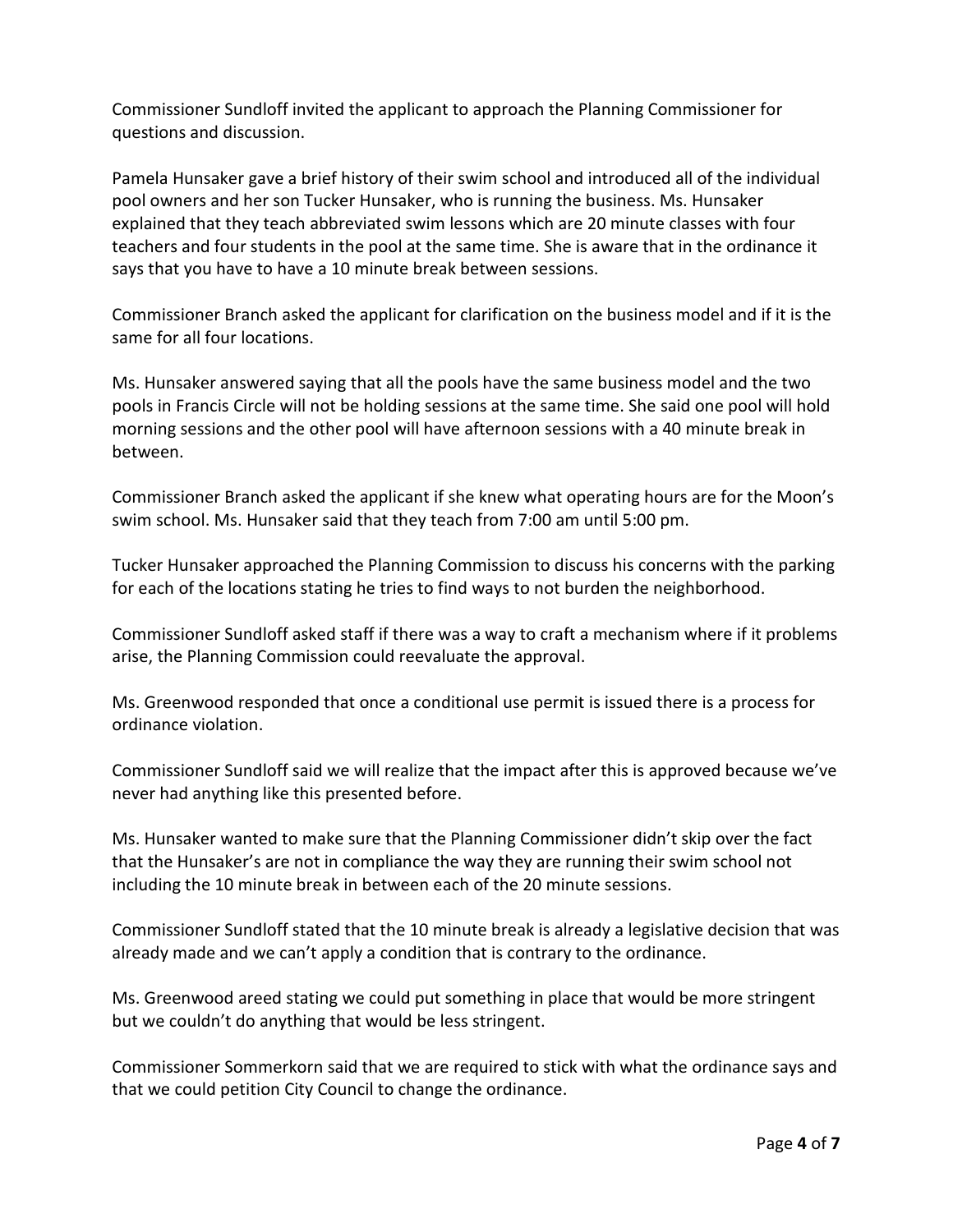### **Public Comment:**

Tiffany McGreavy said that they have been doing swim school at their home for three years now and the neighbors are aware of the swim school. They currently have an active business license for doing swim lessons at their pool. Her license was approved before this Instructional Home Occupation ordinance.

Emily Craythorn said she lives at 942 South Francis Circle and that has never had a car parked in front of her home from the Moon's swim school down the street. She also shared that Webster's provided swim lessons last year next door to her and the neighbors across the street didn't even notice the impact of the swimming lessons. She didn't get any hesitation from neighbors who saw the city sign on her property.

Scott Jones made a comment on practicality and community burden and said that by adding 10 minutes in between lessons would add a 50% increase in time a pool being used for three hours now goes to four and a half hours making it a greater burden on the neighborhood.

Commissioner Sundloff added his thoughts about the application. He commended the applicant for being forth coming with her business model not being in compliance with the Instructional Occupation Ordinance. He stated that it makes practical sense to allow this business however we can't set aside the law.

Ms. Hunsaker presented a proposal to the Planning Commission. In her proposal she said that according to the Home Occupation ordinance we allow 12 students per session. She proposed that they call their sessions a one hour block and create a 10 minute break every hour in their schedule.

Commissioner Sundloff stated that there is no definition of a "session" in this ordinance.

Commissioner Branch reiterated that the applicant would be 10 minute increments in between every hour block.

Commissioner Sundloff said that if we went with that proposal it would meet the letter of the law.

Commission Sommerkorn also said that we would leave that up to the interpretation of the city's zoning enforcement officer.

Tucker Hunsaker shared that they tried to figure out all the configurations beforehand so that they could be in compliance with the city as well as being able to serve their customers and asked the Commission to find a way to make this work.

Ms. Greenwood pulled up the city code for the Instructional Occupation Ordinance and read from paragraph 7 about sessions. She said she believes that if we leave it open to interpretation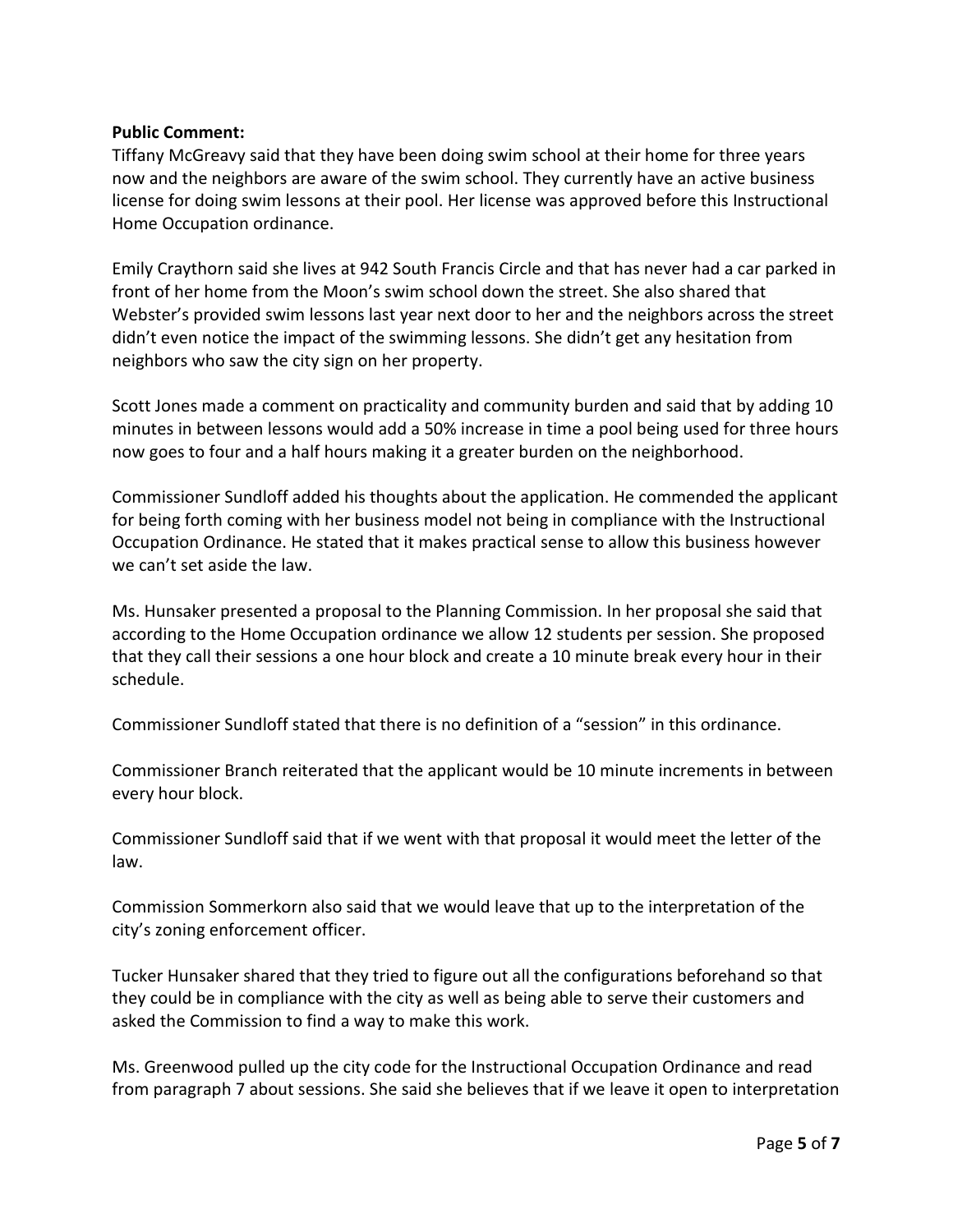as to what a session is, we could do the hour sessions with the 10 minutes in between. She thinks that this is the intent of the ordinance is to mitigate the impact on the neighborhood so that there is no more than 12 students at a time.

Commissioner Sommerkorn understands why the ordinance states it this way because you could potentially have 12 different cars coming and 12 new cars coming so that interchange would be busy. But with the way the Hunsaker's want to do this, they would have four cars coming and going which is less impact.

Commissioner Branch said that as for the Planning Commission we would approve this according that you are in line with the staff and city and it is up to them to define what a session is.

Commissioner Sommerkorn read a section out of the state code and it said "If the land use regulation does not plainly restrict a land use application, the land use authority shall interpret and apply to the land use regulation to favor the land use application."

**Motion:** Commissioner Sommerkorn made a motion to approve the Conditional Use Permits for Pamela Hunsaker for Hunsaker Swimming for an Instructional Home Occupation. The provisions of the Instructional Home Occupation ordinance are complied with as lists with the addition that no more than four students are in a given pool at a given time for instruction. The same motion will apply to all four locations. Commissioner Doxey seconded the motion.

**Vote:** Vote was unanimous in favor of the motion

### **8-Call to the Public:** None

## **9-Other matters that properly come before the Planning Commission:**

Ms. Greenwood shared with the Commissioners that the interview process is complete for the upcoming Planning Commissioner vacancies and Mayor Tran did some reallocations trying to keep some geographical and gender diversity. Commissioner Lyon will move to an alternate position. Alternate Commissioner Page will be moving this summer. Rachel Lott and Krista Keetch will be appointed Commissioners as well as Commissioner Barrus. Their terms will be effective July 1, 2022. Commissioner Nguyen will be moving over to the Power Commission in July.

Ms. Greenwood also brought up the General Plan. It was decided to discuss it at City Council on June 2<sup>nd</sup> and have it be a work item on the agenda.

Commissioner Sommerkorn liked the change of the format in the General Plan and thinks that it reads easier.

Commissioner Sundloff asked staff if there is a place in the updated General Plan that essentially says what the purpose of the general plan is. He said that the general plan could be used by future commissions as a shield or a sword. Maybe it could say that the general plan is intended to x y or